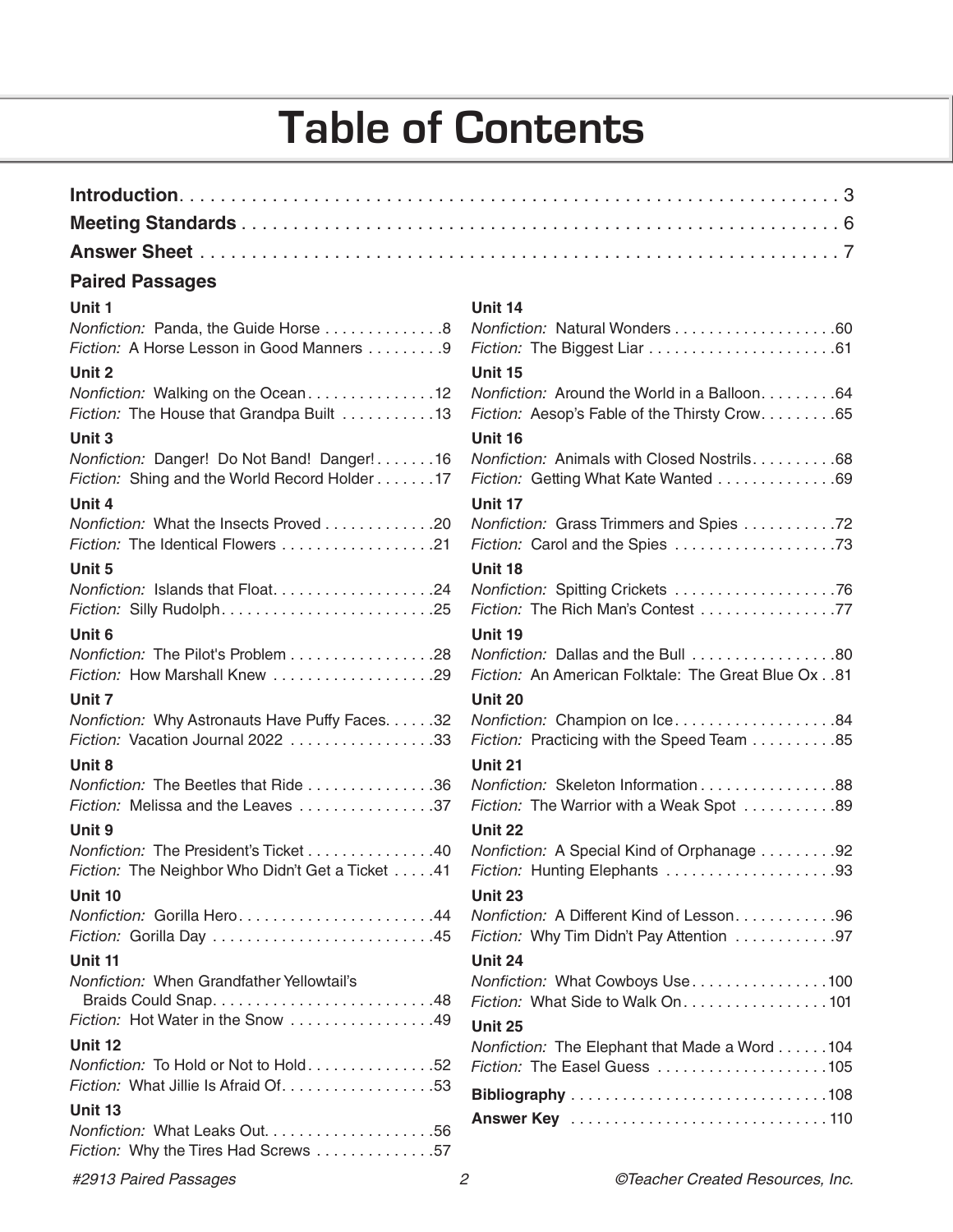## **Panda, the Guide Horse**

Ann is blind. Ann has a guide that helps her work and get around. Ann's guide stops at curbs. The guide leads Ann across busy streets when it is safe. The guide touches door handles so Ann can find them. The guide gets in cars and rides on trains. The guide goes with Ann into grocery stores and on picnics. The guide picks up keys or other things Ann drops. Who is this guide? It is a horse! It is a real, live, miniature horse!

Ann's miniature horse guide is called Panda. Panda's coat is black and white. Like other horses, Panda has a long thick mane and tail. Unlike other horses, Panda is quite small. She only stands 29 inches (74 cm) at the shoulder. She only weighs about 120 pounds (54 kg).

Panda stays with Ann at her house. Ann is a teacher, and Panda goes with Ann to Ann's school when Ann is working. Panda knows where every room is in the school. Panda rings a special bell when she needs to go to the bathroom. The bell is tied to a door. When Panda rings the bell, Panda is taken to a special area where she can relieve herself.

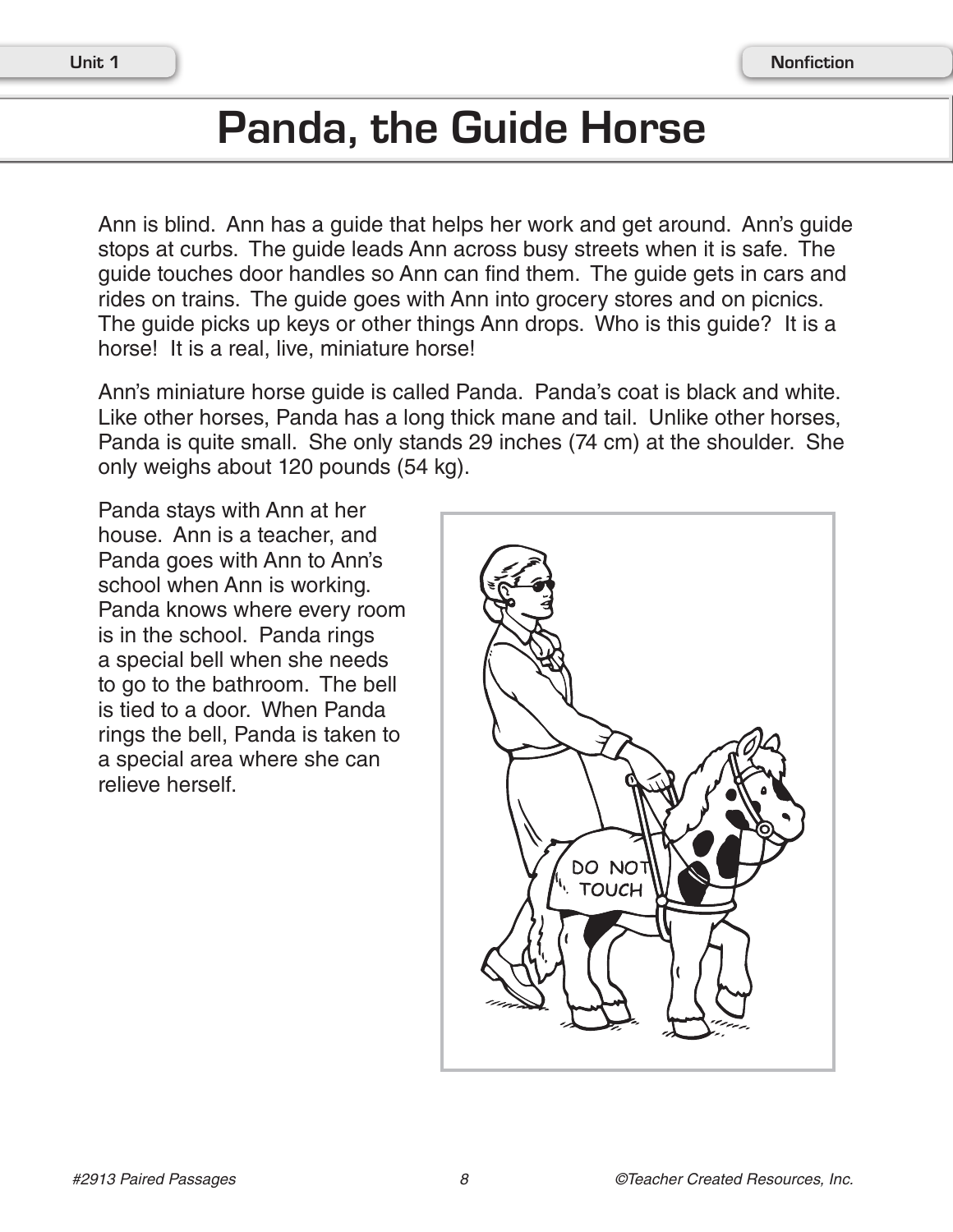## **A Horse Lesson in Good Manners**

Boys and girls, you need to learn some good manners! You need to learn proper behavior! My name is Toby. I am a miniature horse. I work as a guide. I work hard helping someone who cannot see.

I had a special trainer. The trainer trained me by clicking a clicker. When I did something right, she clicked the clicker and gave me food as a reward. I was never punished. My trainer taught me how to use stairs. She taught me how to get into cars. Do you know what the hardest thing she



taught me was? It was not using stairs or getting into a car. It was learning how to wait. It is very hard to wait. It is very hard to stand and do nothing.

I learned how to do something hard, so I know you can learn how to do something hard, too. You must learn not to touch me without asking. It is not good manners to touch me when I am working. I am working even when I am waiting. If I am petted, I do not know if I am still working. I might think it is time to play. Then I might have a hard time getting back to work.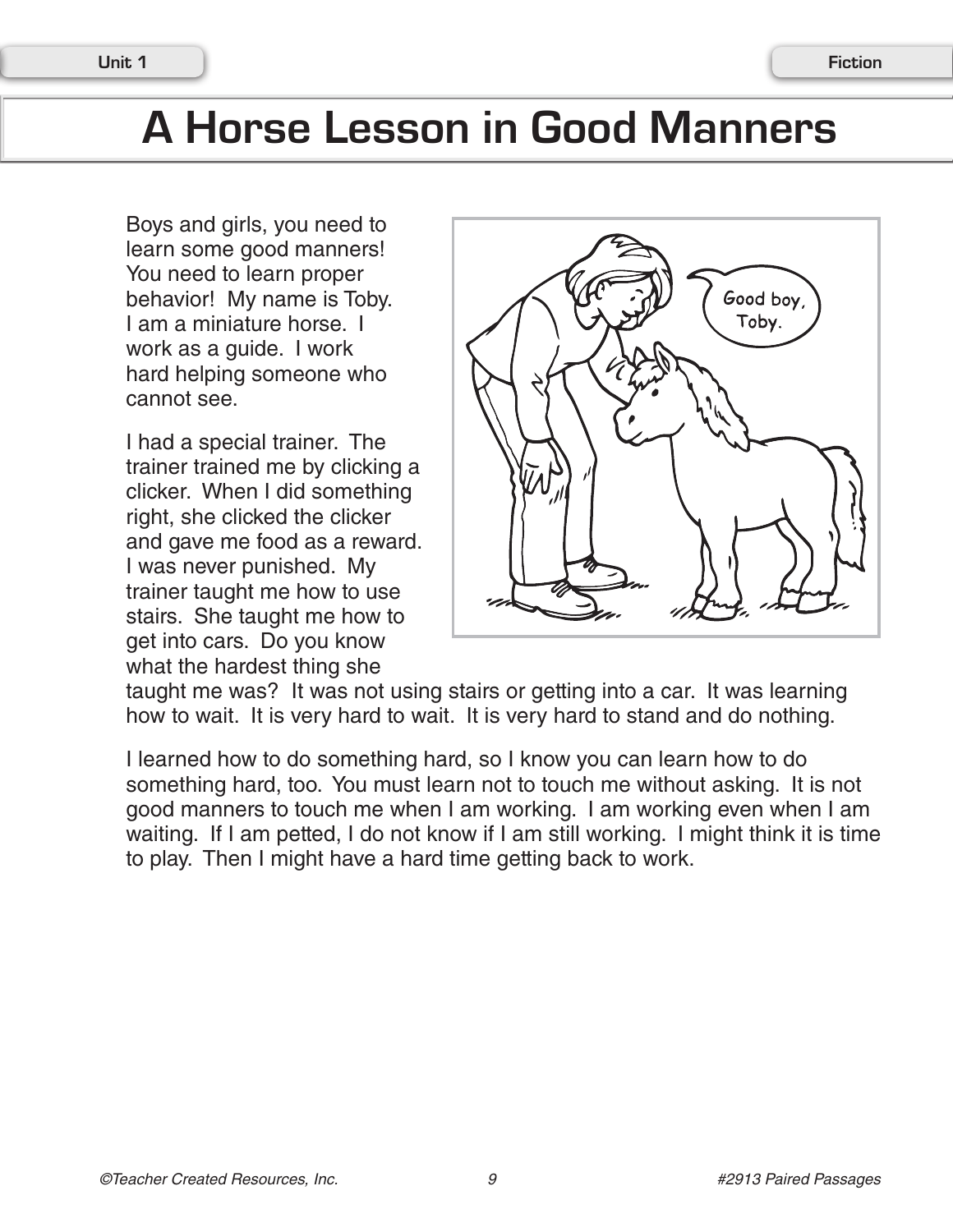# **Show What You Know**

*Answer the questions on "Panda, the Guide Horse" and "A Horse Lesson in Good Manners." You may look back at what you have read if you need to.*

### **1. Where does Ann work?**

- (A) on a train
- $(B)$  at a picnic
- C at a school
- $(D)$  at a grocery store

#### **2. What was the hardest thing for Toby to learn?**

- (A) how to wait
- B how to use stairs
- C how to get into a car
- $(D)$  how to listen to a clicker

#### **3. Both stories are about**

- A the manners of miniature horses.
- B Ann and her guides Toby and Panda.
- C miniature horse guides for the blind.
- D how miniature guide horses are trained.

### **4. From the stories one can tell that guide horses**

- A must be able to fit in cars.
- (B) must be able to click a clicker.
- (C) must be able to open doors with keys.
- D must be able to teach proper behavior.

### **5. A fiction story is made up. It is not a true story. "A Horse Lesson in Good Manners" is fiction. You can tell the story is fiction because**

- (A) horses cannot use stairs.
- (B) horses cannot tell stories.
- C horses cannot get into cars.
- D horses cannot be trained using a clicker.